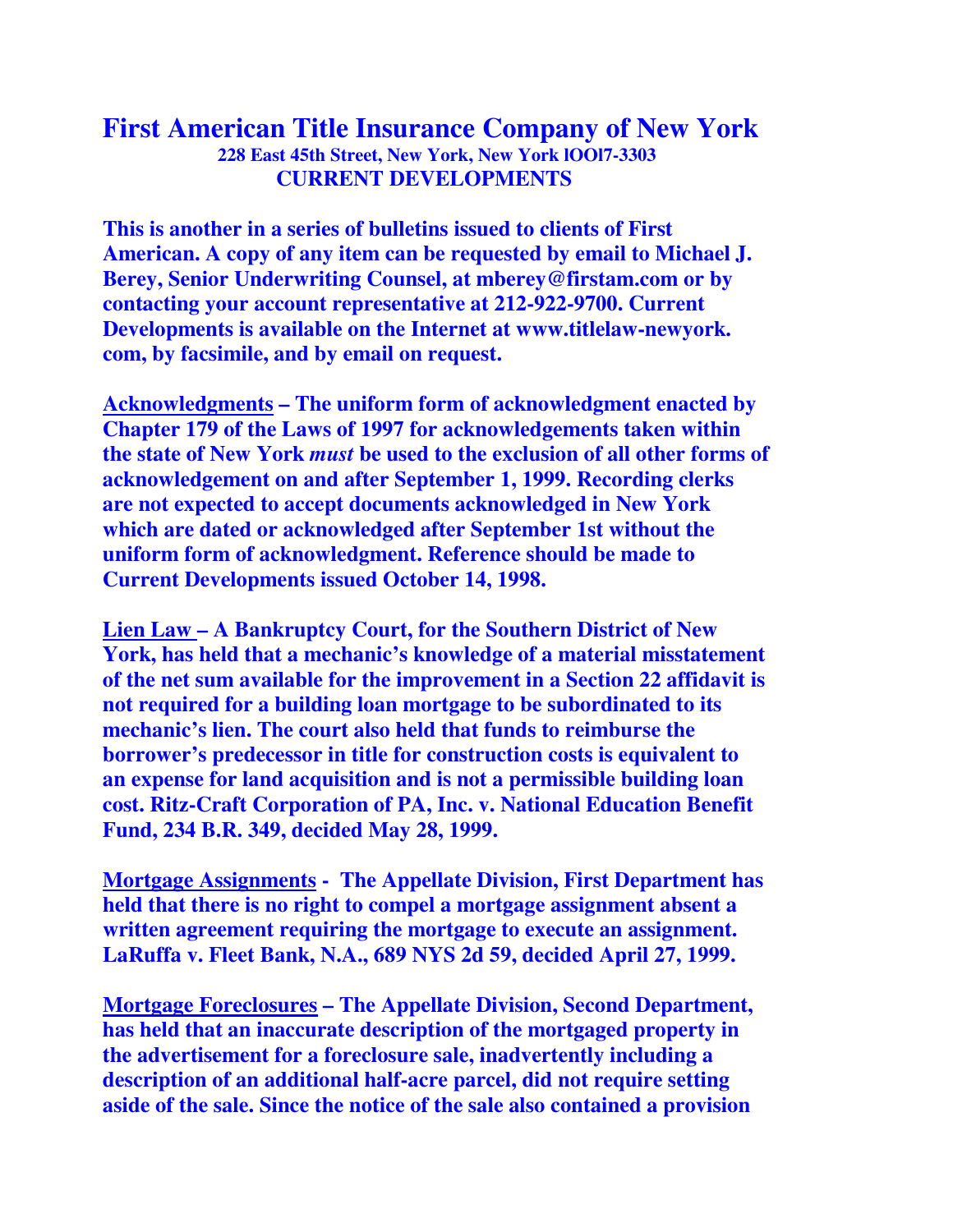**that the sale was subject to the terms of the filed judgment of foreclosure, which judgment included the correct property description, prospective purchasers would not have been mislead by the error. There was no evidence that any prospective purchasers were mislead and thereby inhibited from bidding. Stein v. Cula Capital Corporation, 688 NYS 2d 636, decided April 19, 1999.** 

**Nassau County Transfer Tax – It has been reported that the New York State Legislature will enact enabling legislation authorizing the Nassau County Legislature to impose a one percent (1%) tax on real estate transfers over an eighteen month period. Although the final bill has not been reviewed, Senate Bill No. 6056, introduced July 9, 1999 to add new Tax Law, Article 31-E ("Tax on Real Estate Transfers in the County of Nassau") would make the grantor primarily responsible for payment of the tax. The bill provides that conveyances made on and after the effective date of the tax (under the local law to be adopted in Nassau County to implement the tax) would be grandfathered if made pursuant to a binding written contract entered into prior to that effective date, "provided that the date of execution of such contract is confirmed by independent evidence such as the recording of the contract, payment of a deposit, or other facts and circumstances as determined by the Treasurer". Contact Amelia Kelly of First American at 516-832-3200.** 

**Prejudgment Attachments – The United States Supreme Court, in the case Grupo Mexicano de Desarrollo, S.A. v. Alliance Bond Fund, Inc., decided June 17, 1999 and reported at 1999 WL 392980 (U.S.N.Y.), has reversed the decision of the Second Circuit Court of Appeals, reported at 1998 WL 220594, which upheld an order of the District Court for the Southern District of New York enjoining a defendant from transferring property located outside of New York not involved in the litigation to prevent the dissipation of assets, a form of attachment known in England as a "Mareva" injunction. The Supreme Court concluded that the equitable powers of federal courts do not encompass interfering with the disposition of property at the instance of a nonjudgment creditor.** 

**Promissory Notes – In an action to enforce a promissory note, the original of which was lost, the Appellate Division, Fourth Department held that a copy of the note could be admitted into evidence and enforced when the inability to produce the original is satisfactorily explained and it is established that the copy was a true and accurate**